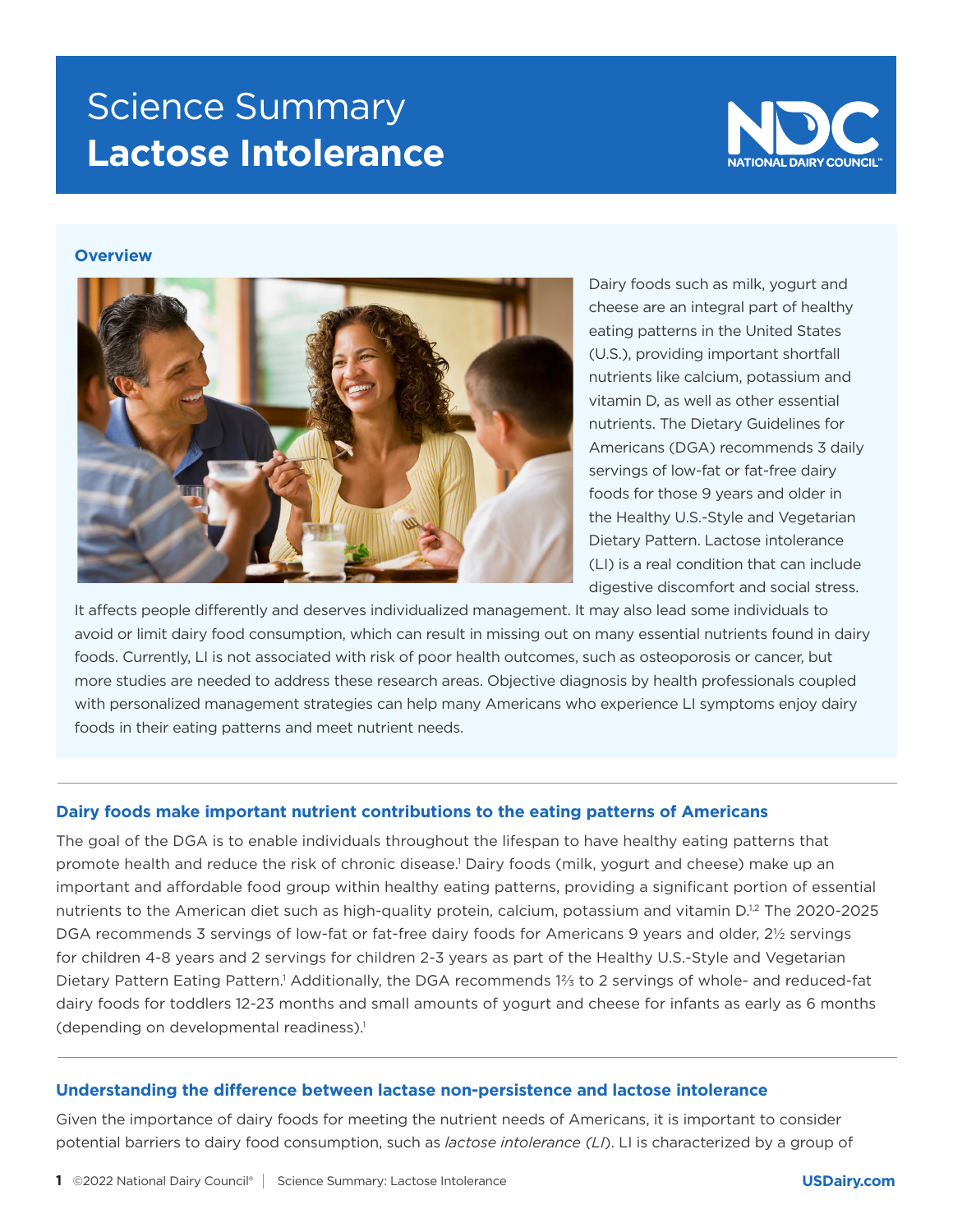

symptoms, such as abdominal pain, bloating, gas and/or diarrhea, that occur after the consumption of dairy foods. If a person develops these symptoms due to the inability to break down milk sugar, *lactose* (Table 1), that person is said to have Ll.<sup>3,4</sup>

## **Table 1. Definitions of Lactose and Lactase**4

| Lactose | A disaccharide (sugar) of glucose and galactose, and the main carbohydrate in milk (5%). Found in mammalian milk and<br>dairy foods including yogurt and cheese. |
|---------|------------------------------------------------------------------------------------------------------------------------------------------------------------------|
| Lactase | An enzyme that is released in the small intestine. Breaks down lactose into its component monosaccharides, glucose and<br>galactose, for absorption.             |

*Lactase*, an enzyme active in the small intestine of the digestive tract, is necessary for the proper breakdown of lactose when consumed. Infants are born with high lactase activity,<sup>5,6</sup> and sometime after age two, individuals will typically experience a natural decline in intestinal lactase activity (also known as *lactase non-persistence*).3,4,7,8 No standard age or time course is associated with the gradual loss of lactase activity, and research suggests a regional and ethnic variability in the onset of lactase non-persistence.<sup>8</sup>

*Lactase malabsorption* is the inability of an individual to absorb lactose in the small intestine due to an underlying cause, with the most common reason being lactase non-persistence.<sup>9-11</sup> LI is a highly individualized condition; the types and severity of symptoms, and the amount of lactose that triggers symptoms, varies among and within individuals.3

# **U.S. and global estimates of lactase non-persistence**

Lactase non-persistence is reported in nearly 70% of the global adult population,<sup>12</sup> signifying lactose malabsorption is not a disease but a common characteristic of human genetics (Table 2).4,12 Lactase non-persistence is least common in northern Europe, with less than 10% of adults being lactase non-persistent in Sweden and Denmark.12 The frequency of lactase non-persistence increases in southern Europe, with 50% of adults being lactase nonpersistent in Spain and Italy.<sup>12</sup> Lactase non-persistence is extremely high in Asian countries; greater than 99 percent of adults in China are lactase non-persistent.<sup>12</sup> On a global basis, there is limited recent research on the prevalence of lactose non-persistence in children under age five. Data is based on research from the 1960s-70s of varying evidence quality, with studies reporting a range between 0-17.9% prevalence of LI in this age group.<sup>13</sup>

In the U.S., about 36% of the adult population overall is lactase non-persistent,<sup>14</sup> with lactase non-persistence in 20-30% of white persons of European or Scandinavian decent, 70% of Mexicans and 80% of African Americans.<sup>12</sup> Lactase non-persistence is detected in 70% of Ashkenazi Jews (generally those of East European descent) in America, 100% of Native Americans and 100% of Native Alaskans.<sup>12</sup>

Whereas the prevalence of lactase non-persistence can be determined by genetic analysis, and lactose malabsorption determined by a number of clinical tests, the true global prevalence of LI is unknown, as not everyone with lactose malabsorption will experience LI following consumption of lactose. Symptoms of LI caused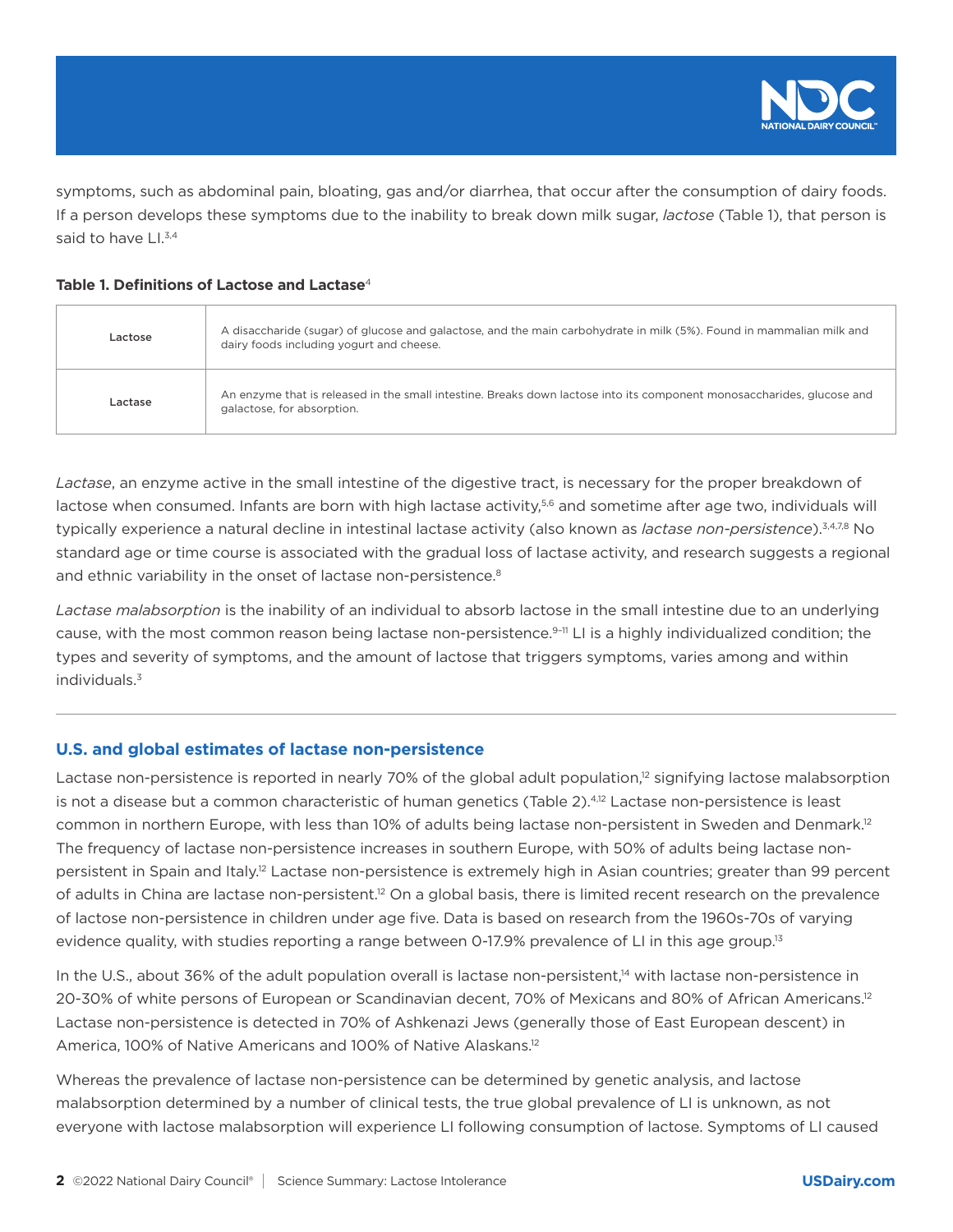

|  |  |  |  |  | Table 2. Global Estimates for Lactose Malabsorption in Adults* |  |  |
|--|--|--|--|--|----------------------------------------------------------------|--|--|
|--|--|--|--|--|----------------------------------------------------------------|--|--|

|                                         | <b>Estimated Prevalence of</b><br><b>Lactose Malabsorption, %</b> | <b>Confidence Interval, 95%</b> |
|-----------------------------------------|-------------------------------------------------------------------|---------------------------------|
| Asia and Oceana                         |                                                                   |                                 |
| Australia                               | 44%                                                               | (35, 53)                        |
| Cambodia                                | 68%                                                               | (66, 71)                        |
| China                                   | 85%                                                               | (83, 86)                        |
| India                                   | 61%                                                               | (58, 64)                        |
| Japan                                   | 73%                                                               | (59, 86)                        |
| New Zealand                             | 10%                                                               | (8, 11)                         |
| South Korea                             | 100%                                                              | (100, 100)                      |
| Thailand                                | 84%                                                               | (79, 90)                        |
| Vietnam                                 | 100%                                                              | (100, 100)                      |
| Eastern Europe, former Soviet Republics |                                                                   |                                 |
| Czech Republic                          | 81%                                                               | (75, 87)                        |
| Estonia                                 | 28%                                                               | (25, 31)                        |
| Hungary                                 | 39%                                                               | (36, 41)                        |
| Poland                                  | 43%                                                               | (39, 47)                        |
| Russia                                  | 61%                                                               | (59, 64)                        |
| Ukraine                                 | 61%                                                               | (51, 71)                        |
|                                         |                                                                   |                                 |
| <b>Americas</b>                         |                                                                   |                                 |
| Brazil                                  | 60%                                                               | (58, 62)                        |
| Canada                                  | 59%                                                               | (44, 74)                        |
| Colombia                                | 80%                                                               | (73, 87)                        |
| Mexico                                  | 48%                                                               | (44, 52)                        |
| <b>United States</b>                    | 36%                                                               | (33, 39)                        |
| Middle East/Northern Africa             |                                                                   |                                 |
| Cyprus                                  | 16%                                                               | (15, 18)                        |
| Egypt                                   | 68%                                                               | (66, 71)                        |
| Israel                                  | 89%                                                               | (88, 91)                        |
| Saudi Arabia                            | 28%                                                               | (25, 31)                        |
| Turkey                                  | 69%                                                               | (66, 71)                        |
| Western Sahara                          | 53%                                                               | (41, 65)                        |
| Southern, Eastern, Western Africa       |                                                                   |                                 |
| Botswana                                | 88%                                                               | (78, 98)                        |
| Ethiopia                                | 77%                                                               | (75, 79)                        |
| Kenya                                   | 39%                                                               | (34, 43)                        |
| Namibia                                 | 93%                                                               | (89, 96)                        |
| Niger                                   | 13%                                                               | (7, 19)                         |
| Tanzania                                | 45%                                                               | (41, 49)                        |
|                                         |                                                                   |                                 |
| Western, Northern, Southern Europe      |                                                                   |                                 |
| Belgium                                 | 15%                                                               | (13, 17)                        |
| Denmark                                 | 4%                                                                | (0, 9)                          |
| France                                  | 36%                                                               | (32, 39)                        |
| Germany                                 | 16%                                                               | (15, 18)                        |
| Ireland                                 | 4%                                                                | $(-1, 9)$                       |
| Italy                                   | 72%                                                               | (71, 74)                        |
| Spain                                   | 29%                                                               | (27, 31)                        |
| United Kingdom                          | 8%                                                                | (7, 9)                          |

 $*$ Data in table are summarized from the Supplementary Appendix to Storhaug et al.<sup>14</sup>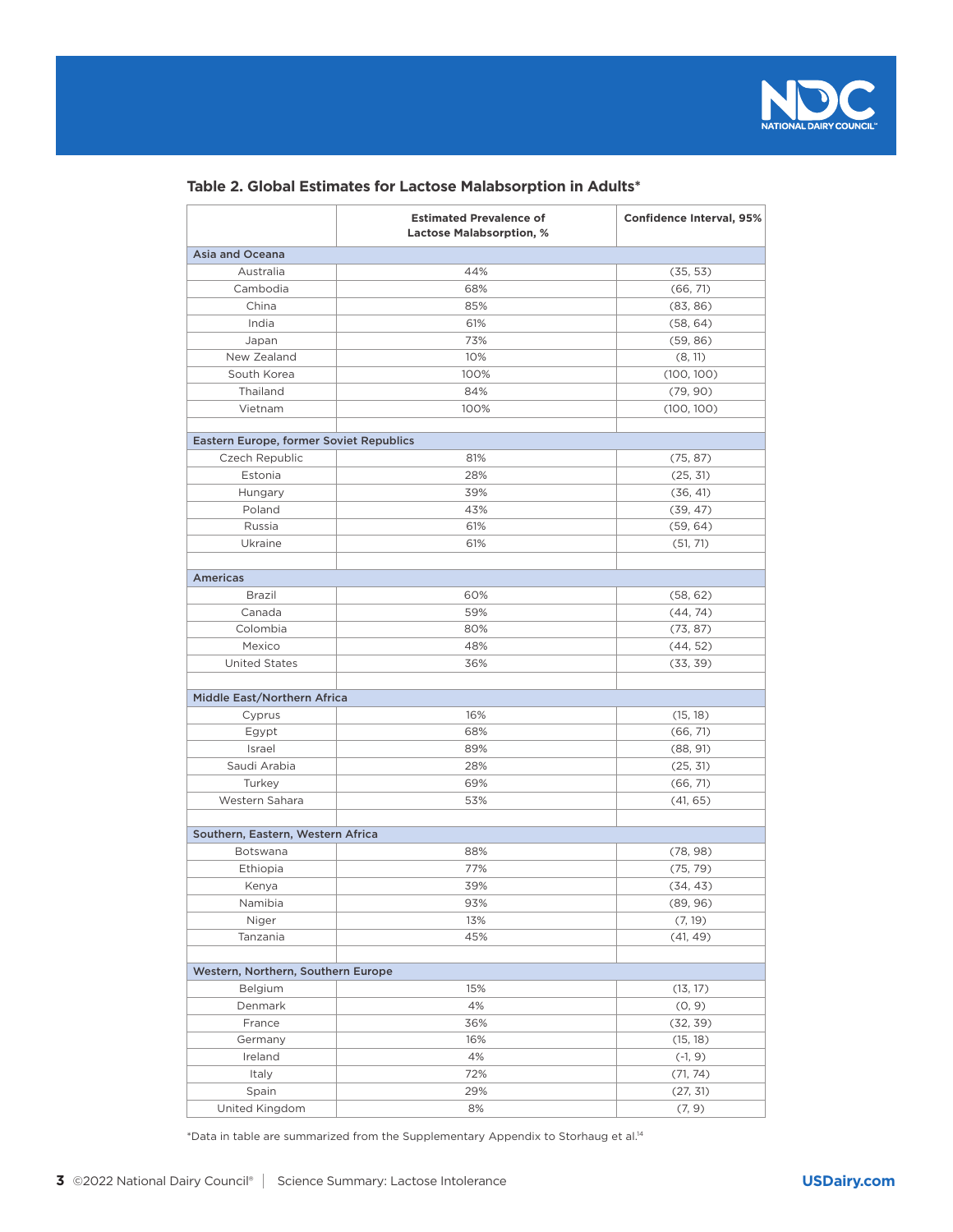

by lactose malabsorption are dependent on a variety of factors, such as amount of lactose eaten, whether the lactose-containing food is eaten alone or with other foods as well as the gut microbiome of an individual.<sup>4,12</sup> In the U.S., several surveys demonstrate that self-reported LI (4-12%) is lower than the estimated prevalence of lactase non-persistence (36%).15–19

#### **Lactose intolerance: The importance of proper diagnosis for patient care**

Obtaining a proper diagnosis is an important step when it comes to managing LI. LI is a complex condition, and many LI symptoms can mimic those of other conditions (*e.g.*, irritable bowel syndrome),<sup>3,4</sup> so it is important to determine the underlying cause in order to best help the patient. For example, some individuals believe they have LI, though objective testing indicates they can digest lactose.<sup>20</sup> Health professionals recommend objective testing (*e.g*., the breath hydrogen test) to help ensure proper diagnosis,20 which may help those with LI find personalized dietary strategies that they deserve with the guidance of health care professionals. Self-diagnosis and/or improper diagnosis may cause individuals to forfeit the consumption of dairy foods, and by extension the essential nutrients needed for health that dairy foods provide, without a resolution of symptoms.

# **Link of lactose intolerance to nutritional status and disease risk**

#### *Nutritional status*

LI is a real and complex condition that may cause individuals to limit dairy food consumption. However, evidence supports that avoidance of dairy foods by those with LI may hinder individuals from receiving nutrients critically important for health, predisposing them to diseases related to poor diet quality. The American Academy of Pediatrics encourages children with LI to keep dairy foods in their diet to help meet nutrient needs.<sup>21</sup> In 2010, the National Institutes of Health issued a consensus statement on LI and health and provided guidance on the condition; an important finding was that individuals with LI may avoid dairy foods and, as a result, consume less calcium and vitamin D, which can contribute to low bone mineral density and other adverse health outcomes.<sup>3</sup> A cross-sectional study in 2011 of a national sample of U.S. adults indicated that non-Hispanic white, non-Hispanic black and Hispanic adult men and women who self-reported LI consumed less calcium from dairy foods than adults who did not self-report LI.<sup>22</sup> In alignment with this study, a 2013 joint consensus statement on LI from the National Medical Association and the National Hispanic Medical Association encouraged African Americans and Hispanic Americans to eat 3 servings of low-fat or fat-free dairy foods daily.<sup>20</sup> According to the statement, minority groups consume fewer dairy foods than the general population and are at a higher risk for developing certain disease conditions, such as hypertension and diabetes,<sup>20</sup> which are associated with low calcium intake from dairy foods.23 A 2016 commentary from the Belgian Bone Club and the European Society for Clinical and Economic Aspects of Osteoporosis, Osteoarthritis and Musculoskeletal Diseases stated that dairy avoidance was associated with detriment to bone health of those with LI, and unnecessary since yogurt and cheese were well tolerated in these populations.24 In 2015, Jones et al. found that frequency of predicted lactase persistence in Africa was higher in milk versus non-milk drinkers, although authors observed that this relationship was driven by regional and linguistic differences in the study population.25 Similarly, results from Chin et al. suggest that lactase persistence, as determined by genetic testing, may influence the intake of certain dairy products in U.S. individuals differently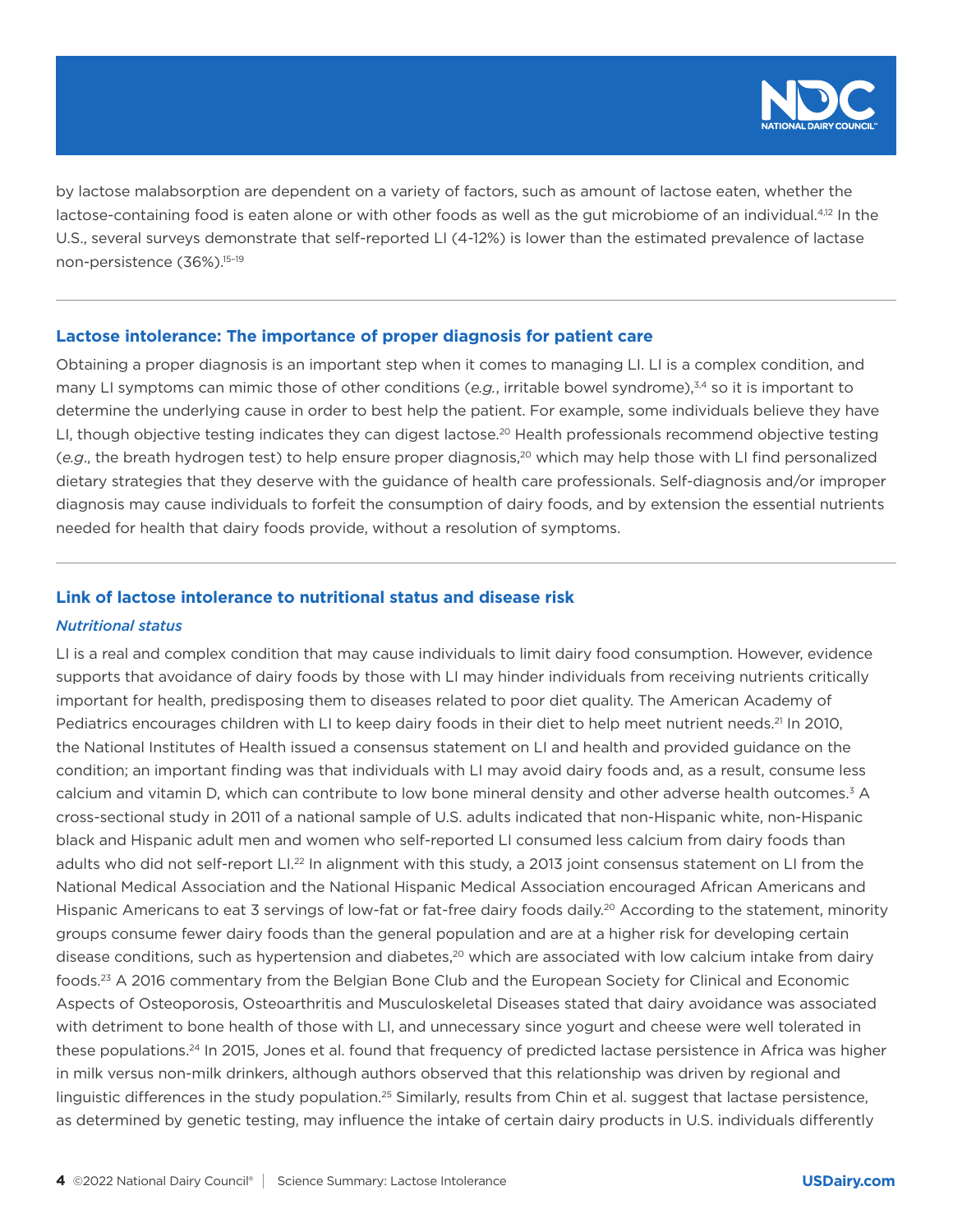

depending on ethnicity.<sup>26</sup> In 2021, a cross-sectional study in Indonesian older adults observed that LI tended to be higher in non-dairy users, and that intakes of protein, calcium, vitamin D and vitamin B12 were lower among nondairy than dairy users.<sup>27</sup>

## *Bone health*

Public health organizations in Europe and North America continue to recommend 3 servings of dairy per day to ensure adequate nutrient consumption, particularly for bone health.<sup>1,3,24,28</sup> Currently, the influence of lactase non-persistence and LI on bone health is unclear. The results of an ecological correlation study in East and West Africans suggest that the relationship between dairy consumption and osteoporosis risk is influenced by genetic differences in lactase persistence and non-persistence in distinct ethnic populations.<sup>29</sup> A 2018 meta-analysis of 5 case control studies from Finland, Austria, Italy and Spain indicated primary lactase deficiency was associated with reduced bone mineral density in post-menopausal women.<sup>30</sup> In 2019, Hodges et al. summarized data from human and animal studies and concluded that reduced bone density and fragility fractures are increased not by LI, but by reduced calcium consumption associated with dairy avoidance.<sup>28</sup> In 2020, a cross-sectional study of 496 American hip arthroplasty patients by Hamilton et al. concluded that LI was not associated with bone mineral density.<sup>31</sup> A 2021 prospective cohort study of 183 Turkish immigrants living in Germany indicated there was no significant association between LI, calcium intake and markers of bone metabolism or bone mineral density.<sup>32</sup> More studies are needed to develop a robust body of scientific evidence surrounding this topic.

Limited research assessing the role of LI in bone health has also been conducted with children and young adults. In the Adequate Calcium Today study, a school-based randomized intervention provided instructional and behavioral education on the importance of calcium consumption for bone health to 292 (out of 473) Asian, Hispanic and non-Hispanic White sixth-grade girls; following the intervention, calcium intake and total body bone mineral content did not differ between intervention groups, but there was a greater increase in spinal bone mineral content in lactose digesters versus maldigesters.<sup>33</sup> In a 2021 study with Chinese and Malay children, neither LI nor calcium intake were associated with bone health status.<sup>34</sup> In another 2021 cross-sectional study of 300 Malay, Chinese and Indian young adults, LI was not associated with bone health status.<sup>35</sup> More research is necessary to better understand the relationship between lactase persistence and LI and bone health across different life stages and ethnic populations.

#### *Cancer*

Scientific evidence investigating the role of LI on risk of cancer is limited. One narrative review concluded that LI was not associated with risk of colorectal or ovarian cancers.<sup>36</sup> This review also observed that there is currently insufficient evidence to establish a relationship between LI and prostate cancer.<sup>36</sup> Similarly, a 2017 cohort study found no association between LI and colorectal cancer.<sup>37</sup>

## **A personalized approach: Lactose intolerance doesn't have to be a barrier to consuming dairy foods**

Many people with LI may want to enjoy the taste, convenience and variety that dairy foods offer, but may be uncertain about the types or amounts of dairy foods to choose. The 2020-2025 DGA recommends low-lactose and lactose-free dairy products for individuals who are lactose intolerant.<sup>1</sup> A proper diagnosis through a health professional can help people with LI find a personalized management strategy that allows them to enjoy a variety of nutrient-rich dairy foods that can fit in their eating patterns.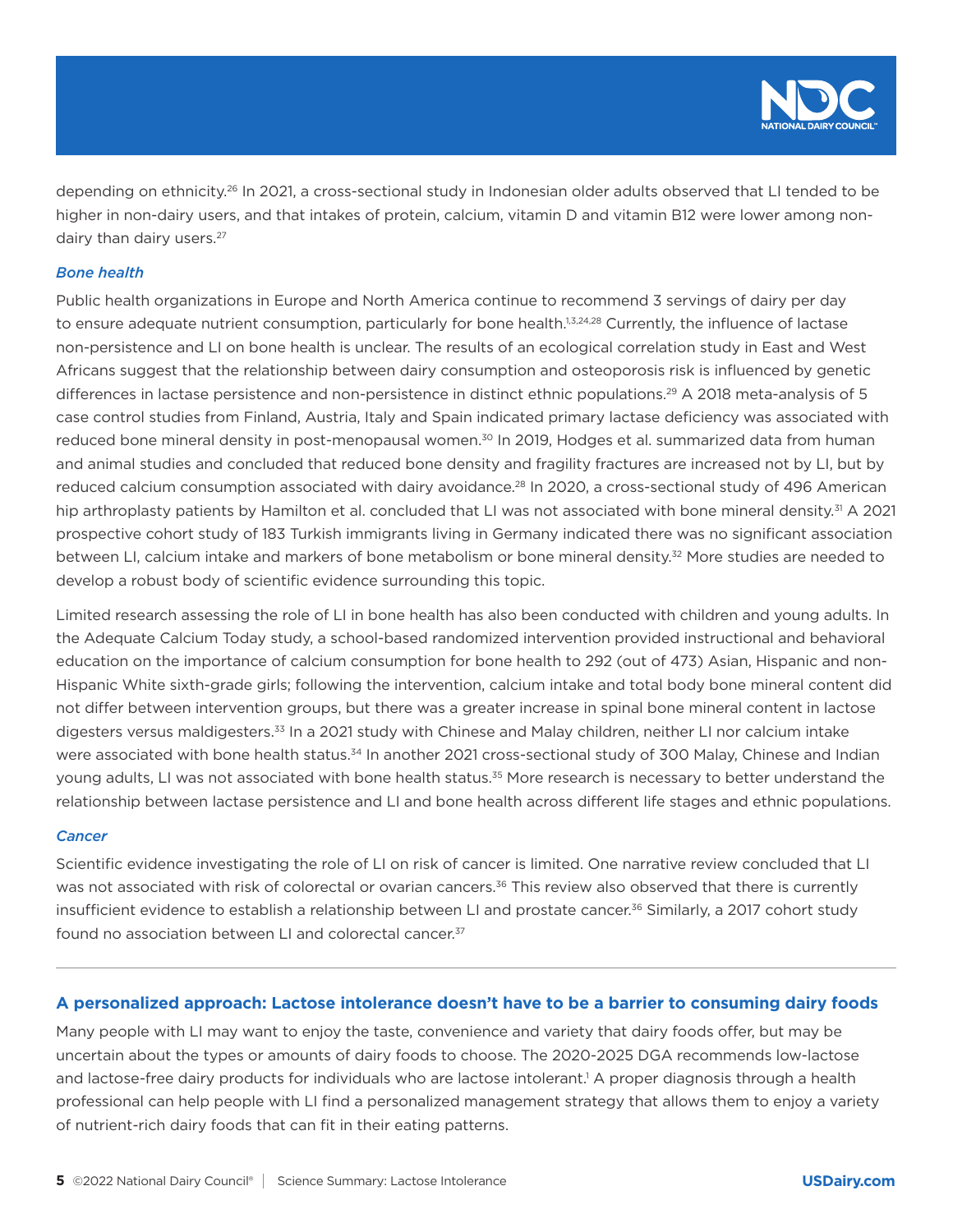

#### *Milk*

A 2010 systematic review concluded that individuals with presumed LI or lactose malabsorption can tolerate 12 grams of lactose in a single dose, the amount contained in a serving of low-fat milk (Table 3), with minimal or no symptoms when consumed with other foods.<sup>38</sup> Consistent with these results, demand for dairy foods in China (driven by milk and yogurt consumption) has consistently grown in recent years,<sup>39</sup> despite that lactose malabsorption is estimated to occur in ~99% of Chinese adults.<sup>12</sup>

Strategies to enjoy milk for those with LI include drinking small amounts of milk at a time, consuming milk with meals and opting for low-lactose and lactose-free milk. As of 2021, 98% of stores in the U.S. sold lactose-free milk,<sup>40</sup> making it a widely available and increasingly popular option for those with LI.

|                                                                     | Serving Size (1 cup-<br>equivalent) | <b>Lactose Content</b> |
|---------------------------------------------------------------------|-------------------------------------|------------------------|
| <b>Dairy Food</b>                                                   |                                     |                        |
| Milk, low-fat and fat free (FDC* 746772, 746776)                    | 1 cup (246 g)                       | 12g                    |
| Yogurt, Greek, plain, fat-free (FDC 330137)                         | 1 cup (250 g)                       | 6.5 <sub>q</sub>       |
| Cheese, mozzarella, low moisture, part skim (for pizza; FDC 329370) | $1.5$ ounces $(42 g)$               | 0.3 <sub>q</sub>       |
| Processed cheese, American (FDC 325198)                             | 2 ounces $(57 g)$                   | 1.4 <sub>q</sub>       |
| Cheese, cheddar (FDC 328637)                                        | 1.5 ounces $(42 g)$                 | $< 0.1$ g              |
| Lactose-free milk                                                   | 1 cup (246 g)                       | O <sub>g</sub>         |
| Ultra-filtered milk                                                 | 1 cup (246 g)                       | $0 q^{**}$             |

Fortified soy beverages and the south of the state of the state of the state of the state of the state of the state of the state of the state of the state of the state of the state of the state of the state of the state of

## **Table 3. Lactose Content of Selected Dairy Foods in the United States**

\*Food Data Central database; https://fdc.nal.usda.gov/.

\*\*Some ultra-filtered milk may contain lactose.

## *Yogurt*

Yogurt containing live and active cultures is known to be well tolerated and efficacious for improving lactose digestion in individuals with lactose malabsorption. When yogurt contains live cultures, these bacteria may provide lactase to help the body break down lactose.<sup>38,41-43</sup> Some preliminary studies are finding other options that may show promise to help reduce LI symptoms, such as probiotic<sup>43-45</sup> and prebiotic consumption.<sup>46-48</sup>

#### *Cheese*

Natural cheeses such as Cheddar, Colby, mozzarella and Monterey Jack are virtually lactose-free, because 90% of the lactose in milk is removed along with the water and whey during the renneting process. The remaining lactose is fermented into lactic acid.49

## **Conclusion**

Dairy foods contribute a significant amount of essential nutrients to the American diet. A barrier to dairy consumption can be LI, which is a real and individual condition that can be managed by tailored dietary guidance, providing the opportunity for people with LI to benefit from dairy's nutrition. The prevalence of LI is unknown and difficult to estimate. Proper diagnosis of LI by a health care professional is paramount for understanding effective, personalized management strategies that can help individuals enjoy diverse dairy foods and healthy eating patterns. Overall, scientific evidence is lacking that addresses gaps in knowledge surrounding the impact of LI on nutritional status, health and disease risk across life stages and ethnic populations.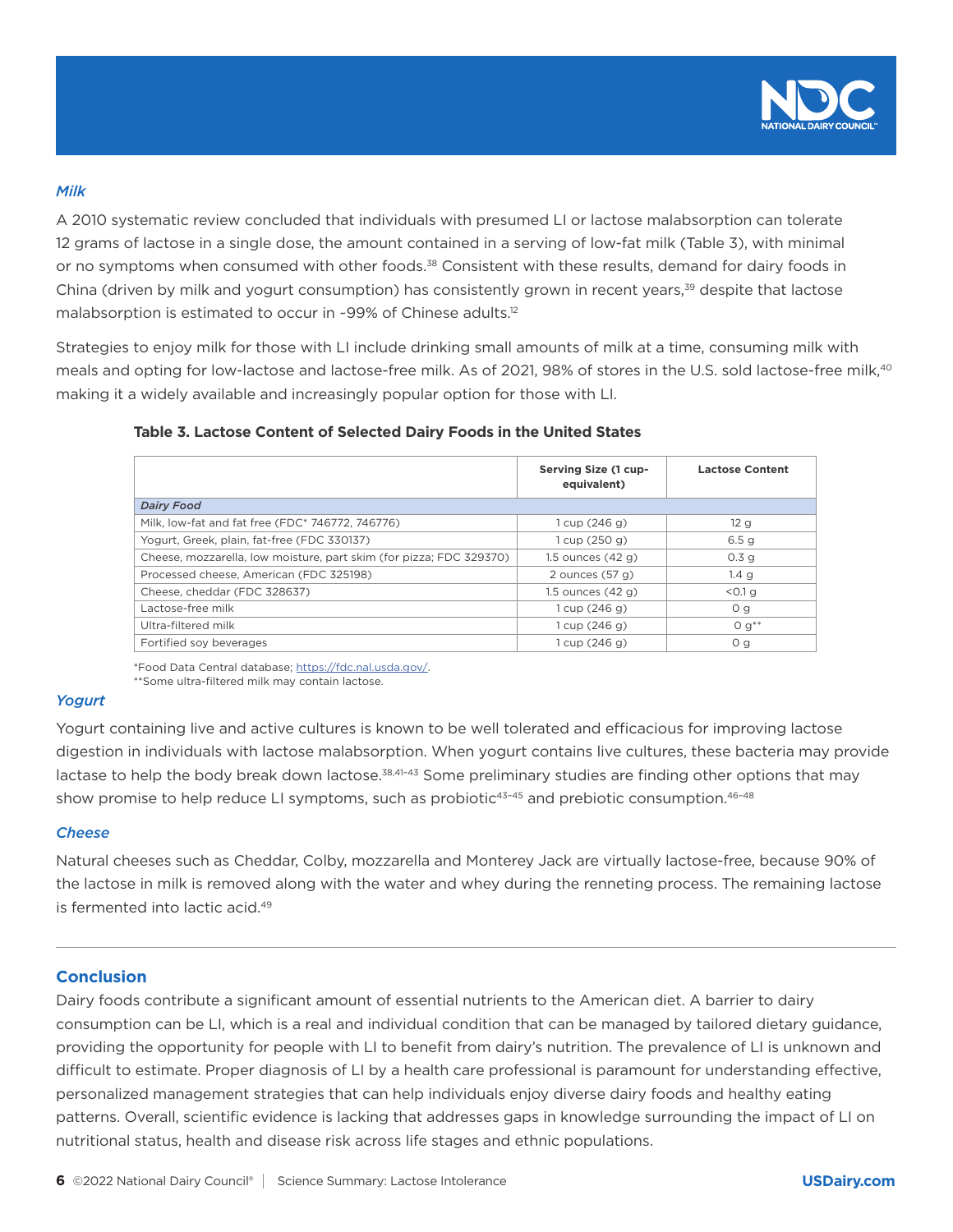

## **References**

- 1 U.S. Department of Agriculture and U.S. Department of Health and Human Services. Dietary guidelines for Americans, 2020-2025. 9th Edition. Accessed January 18, 2022. https://www.dietaryguidelines.gov/.
- <sup>2</sup> Hess JM, Cifelli CJ, Agarwal S, Fulgoni VL. Comparing the cost of essential nutrients from different food sources in the American diet using NHANES 2011-2014. Nutrition Journal. 2019;18(1):1-10. doi:10.1186/S12937-019-0496-5/TABLES/8.
- <sup>3</sup> Suchy FJ, Brannon PM, Carpenter TO, et al. NIH consensus development conference statement: Lactose intolerance and health. Annals of Internal Medicine. 2010;152(12):792-796. doi:10.7326/0003-4819-152-12-201006150-00248.
- 4 Misselwitz B, Butter M, Verbeke K, Fox MR. Update on lactose malabsorption and intolerance: Pathogenesis, diagnosis and clinical management. Gut. 2019;68(11):2080-2091. doi:10.1136/GUTJNL-2019-318404.
- <sup>5</sup> Lenfestey MW, Neu J. Gastrointestinal development: Implications for management of preterm and term infants. Gastroenterology Clinics of North America. 2018;47(4):773-791. doi:10.1016/J.GTC.2018.07.005.
- <sup>6</sup> Romero-Velarde E, Delgado-Franco D, García-Gutiérrez M, et al. The importance of lactose in the human diet: Outcomes of a Mexican consensus meeting. Nutrients. 2019;11(11). doi:10.3390/NU11112737.
- 7 Wang Y, Harvey CB, Hollox EJ, et al. The genetically programmed down-regulation of lactase in children. Gastroenterology. 1998;114(6):1230-1236. doi:10.1016/S0016-5085(98)70429-9.
- <sup>8</sup> Kuchay RAH. New insights into the molecular basis of lactase non-persistence/persistence: A brief review. Drug Discoveries & Therapeutics. 2020;14(1):1-7. doi:10.5582/DDT.2019.01079.
- 9 di Rienzo T, D'Angelo G, D'Aversa F, et al. Lactose intolerance: From diagnosis to correct management. European Review for Medical and Pharmacological Sciences. 2013;17 Suppl 2:18-25.
- <sup>10</sup> Misselwitz B, Pohl D, Frühauf H, Fried M, Vavricka SR, Fox M. Lactose malabsorption and intolerance: Pathogenesis, diagnosis and treatment. United European Gastroenterology Journal. 2013;1(3):151. doi:10.1177/2050640613484463.
- 11 The National Institute of Diabetes and Digestive and Kidney Diseases (NIDDK), Definition & Facts for Lactose Intolerance. 2018. Accessed February 2, 2022. https://www.niddk.nih.gov/health-information/digestive-diseases/lactose-intolerance/definition-facts.
- <sup>12</sup> Bayless TM, Brown E, Paige DM. Lactase non-persistence and lactose intolerance. Current Gastroenterology Reports. 2017;19(5). doi:10.1007/S11894-017-0558-9.
- <sup>13</sup> Harvey L, Ludwig T, Hou AQ, et al. Prevalence, cause and diagnosis of lactose intolerance in children aged 1-5 years: A systematic review of 1995-2015 literature. Asia Pacific Journal of Clinical Nutrition. 2018;27(1):29-46. doi:10.6133/APJCN.022017.05.
- <sup>14</sup> Storhaug CL, Fosse SK, Fadnes LT. Country, regional, and global estimates for lactose malabsorption in adults: A systematic review and meta-analysis. The Lancet Gastroenterology & hepatology. 2017;2(10):738-746. doi:10.1016/S2468-1253(17)30154-1.
- <sup>15</sup> Kantar Worldpanel. Kantar Worldpanel online consumer survey, data through Dec 31 2019.; 2019.
- <sup>16</sup> Health Focus International. Global Trend Study, USA: Shoppers' journey towards living & eating healthier.; 2018.
- <sup>17</sup> The NPD Group. The NPD Group: Profiles and dairy consumption habits among individuals who are lactose intolerant.; 2008.
- <sup>18</sup> The NPD Group. Dairy Management Inc. (DMI) Lactose intolerance messaging research.; 2010.
- <sup>19</sup> Nicklas TA, Qu H, Hughes SO, Wagner SE, Foushee HR, Shewchuk RM. Prevalence of self-reported lactose intolerance in a multiethnic sample of adults. Nutrition Today. 2009;44(5):222-227. doi:10.1097/NT.0B013E3181B9CAA6.
- <sup>20</sup> Bailey RK, Fileti CP, Keith J, Tropez-Sims S, Price W, Allison-Ottey SD. Lactose intolerance and health disparities among African Americans and Hispanic Americans: An updated consensus statement. Journal of the National Medical Association. 2013;105(2):112-127. doi:10.1016/S0027-9684(15)30113-9.
- <sup>21</sup> Heyman MB, Committee on Nutrition. Lactose intolerance in infants, children, and adolescents. Pediatrics. 2006;118(3):1279-1286. doi:10.1542/ PEDS.2006-1721.
- <sup>22</sup> Nicklas TA, Qu H, Hughes SO, et al. Self-perceived lactose intolerance results in lower intakes of calcium and dairy foods and is associated with hypertension and diabetes in adults. The American Journal of Clinical Nutrition. 2011;94(1):191-198. doi:10.3945/AJCN.110.009860.
- <sup>23</sup> Jarvis JK, Miller GD. Overcoming the barrier of lactose intolerance to reduce health disparities. Journal of the National Medical Association. 2002;94(2):55. doi:10.13016/akm5-uc2y.
- <sup>24</sup> Rozenberg S, Body JJ, Bruyère O, et al. Effects of dairy products consumption on health: Benefits and beliefs--A commentary from the Belgian Bone Club and the European Society for Clinical and Economic Aspects of Osteoporosis, Osteoarthritis and Musculoskeletal Diseases. Calcified Tissue International. 2016;98(1):1-17. doi:10.1007/S00223-015-0062-X.
- 25 Jones BL, Oljira T, Liebert A, et al. Diversity of lactase persistence in African milk drinkers. Human Genetics. 2015;134(8):917-925. doi:10.1007/S00439- 015-1573-2.
- <sup>26</sup> Chin EL, Huang L, Bouzid YY, et al. Association of lactase persistence genotypes (rs4988235) and ethnicity with dairy intake in a healthy U.S. population. Nutrients. 2019;11(8). doi:10.3390/NU11081860.
- $^{27}$  Dewiasty E, Setiati S, Agustina R, et al. Prevalence of lactose intolerance and nutrients intake in an older population regarded as lactase non-persistent. Clinical Nutrition ESPEN. 2021;43:317-321. doi:10.1016/J.CLNESP.2021.03.033.
- <sup>28</sup> Hodges JK, Cao S, Cladis DP, Weaver CM. Lactose intolerance and bone health: The challenge of ensuring adequate calcium intake. Nutrients. 2019, Vol 11, Page 718. 2019;11(4):718. doi:10.3390/NU11040718.
- 29 Hilliard CB. High osteoporosis risk among East Africans linked to lactase persistence genotype. BoneKEy Reports. 2016;5:803. doi:10.1038/ BONEKEY.2016.30.
- <sup>30</sup> Treister-Goltzman Y, Friger M, Peleg R. Does primary lactase deficiency reduce bone mineral density in postmenopausal women? A systematic review and meta-analysis. Osteoporosis International. 2018 29:11. 2018;29(11):2399-2407. doi:10.1007/S00198-018-4635-1.